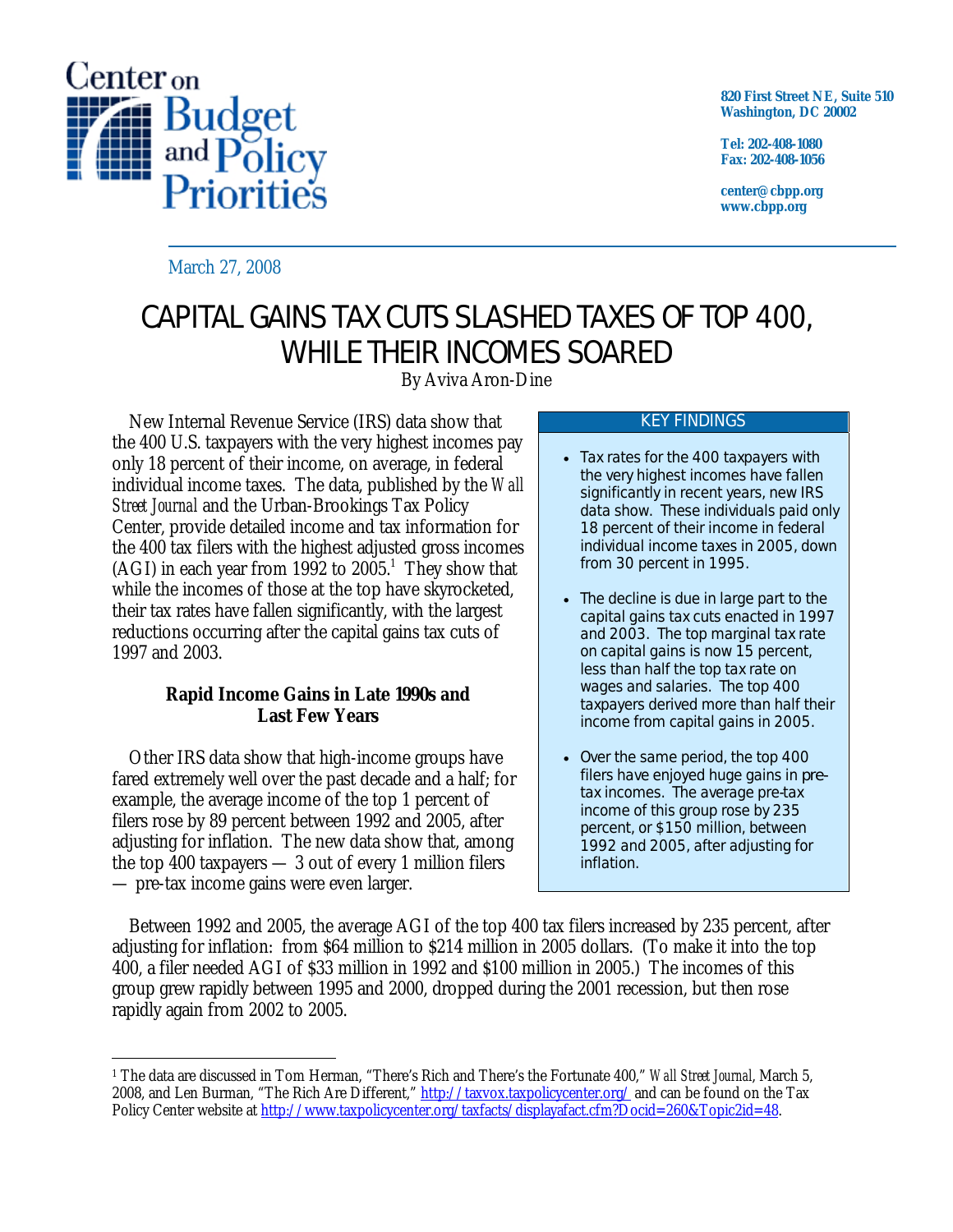#### **Tax Rates Fell, So After-Tax Incomes Rose By An Even Larger Percentage**

 Even as pre-tax incomes shot up for the very highest-income filers, their effective individual income tax rate — the share of their pre-tax income paid in federal personal income taxes — fell sharply. In 1995, the top 400 filers paid an average of 30 percent of their income in personal income taxes. By 2005, the average had fallen to 18 percent. (See Figure 1.) Moreover, in 1995, almost no one in the top 400 paid less than 15 percent of his or her income in federal income tax; by 2005, more than a third did. The drop in effective tax rates for the top 400 filers between 1995 and 2005 worked out to a tax reduction of *\$25 million per filer* in 2005, or to a total of \$10 billion in tax reductions for these 400 households.



 Because of this steep reduction in effective tax rates, the after-tax incomes of the top 400 grew even faster than their pre-tax incomes. Over the 1992 to 2005 period, when the average *pre-tax* income of these filers rose by 235 percent, their average income *after* federal income taxes increased by 272 percent. $2$ 

## **Capital Gains Tax Cuts Played Large Role in Reducing the Tax Rates of the Most Well-Off**

Two of the largest reductions in tax rates for the top 400 filers occurred in two two-year periods: 1996-1998 and 2002-2004. In 1996, these filers paid 28 percent of their income in income taxes, on average; by 1998, that had fallen to 22 percent. In 2002, these filers paid 23 percent of their income in income taxes, on average; by 2004, that had fallen to 18 percent.

 The primary explanation for these large declines appears to be the capital gains tax cuts enacted in 1997 and 2003 (and, to a lesser extent, the dividend tax cut enacted in 2003).<sup>3</sup> In 2005, the top 1 percent of filers derived *54 percent of their income* from capital gains, and an additional 6 percent from

 $\overline{a}$ 2 Other evidence suggests that *overall* federal tax rates for those at the very top also fell during this period. In an important recent study, economists Thomas Piketty and Emmanuel Saez examined trends in effective individual income, corporate income, payroll, and estate taxes on high-income households, looking at groups up to the top one-hundredth of 1 percent of the population. Their research shows that over the period covered by the new IRS data (1992-2005), payroll tax rates on very high-income households increased, but effective corporate and estate tax burdens fell by more than enough to compensate. See Thomas Piketty and Emmanuel Saez, "How Progressive Is the U.S. Federal Tax System? A Historical and International Perspective," *Journal of Economic Perspectives,* Winter 2007.

<sup>3</sup> Both the capital gains tax cuts took effect mid-year. As a result, they had some effect on effective tax rates in the year of enactment, but their full effects were not felt until the following year; hence, the effects of these tax cuts are reflected in the data over the 1996-1998 and 2002-2004 periods. Reductions in marginal income tax rates enacted in 2001 and accelerated in 2003 undoubtedly also had a significant impact on tax rates for this group.